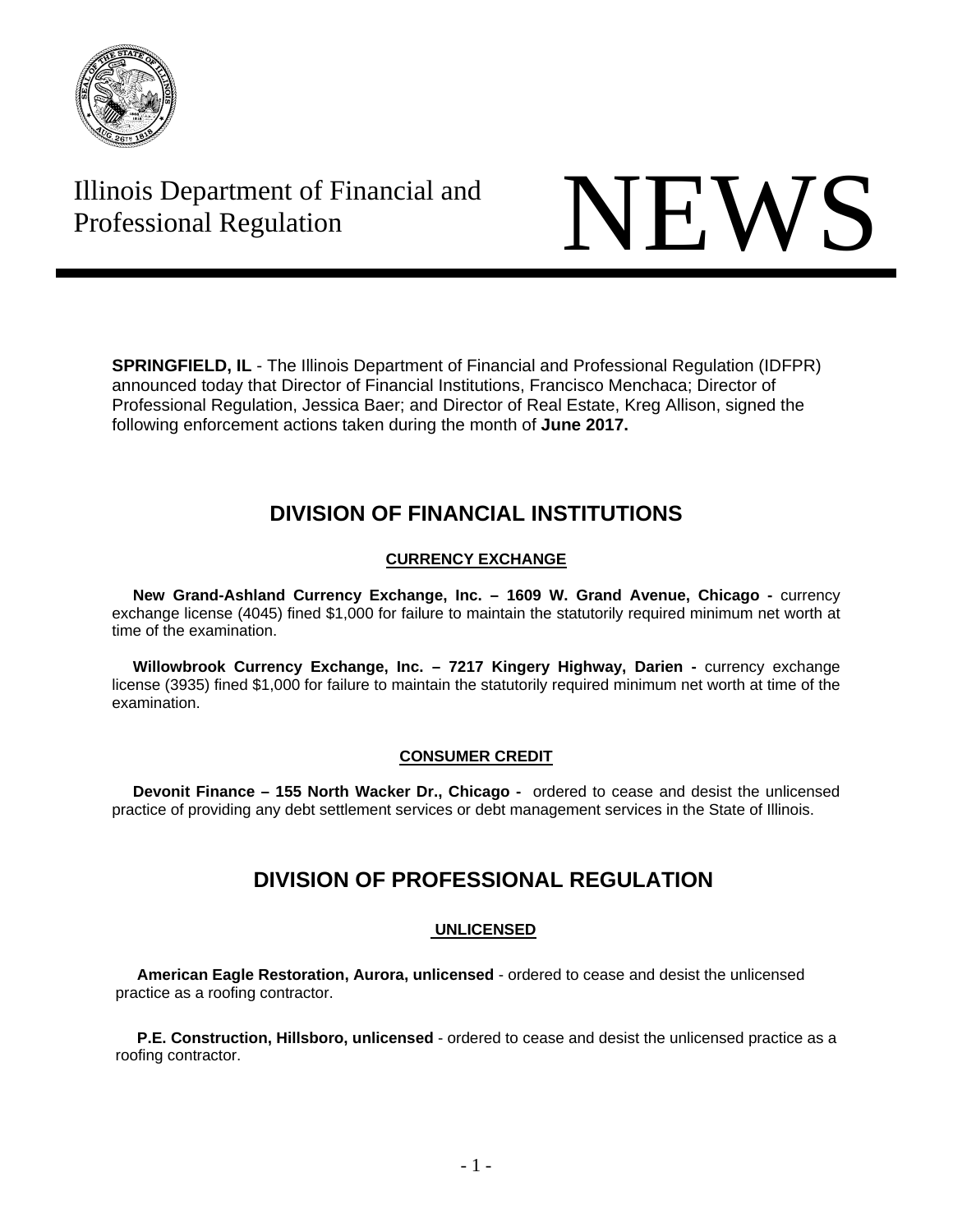#### **BARBER, COSMETOLOGY, ESTHETICS, NAIL TECHNOLOGY AND BRAIDING COMMITTEE**

 **Raudel Alverado, Glendale Heights, 006065283** - barber license reprimanded and find \$1,500, owed jointly and severally with **Illy'z Barbershop, 189017379**, for aiding and abetting the unlicensed practice of barbering.

 **Boris Brown, Bloomington, 012008560** - cosmetologist teacher license suspended for failure to file and/or pay Illinois state income taxes.

 **Thaydra Coleman, Chicago, 169006192** - nail technician license fined \$250 and restored with reprimand after practiced on a non-renewed license.

 **Blain Diehl, Machesney Park, 006061535** - barber license suspended for failure to file and/or pay Illinois state income taxes.

 **Nanette Hibsch, Fairbury, 011181246** - cosmetologist license suspended for failure to file and/or pay Illinois state income taxes.

 **Meredith Jackson, Batavia, 011273934** - cosmetologist license suspended for failure to file and/or pay Illinois state income taxes.

 **Lily Nails 1 Ltd., Huntley, 189016644** - salon license reprimanded and fined \$500 due to sanitation regulations.

 **Julius Moffett, Chicago, 006063860** - barber license suspended for being more than 30 days' delinquent in the payment of child support.

 **Antonio Perez, Chicago, 011288005** - cosmetologist license suspended for failure to file and/or pay Illinois state income taxes.

 **Lauren Robertson, Mahomet, 011292226** - cosmetologist license restored to suspension for 30 days' and fined \$500 after practiced on a non-renewed license and operated a salon without a registration.

**Cheryl Saxon, Highland Park, 011190627** - cosmetologist license suspended for failure to file and/or pay Illinois state income taxes.

 **Erin Sharp, Geneva, 131005157** - esthetician license suspended for failure to file and/or pay Illinois state income taxes.

 **Stephen Slaughter, Rockford, 011315250** - cosmetologist license suspended for being more than 30 days' delinquent in the payment of child support.

 **Maria Tamburrino, Chicago, 011307060** - cosmetologist license suspended for failure to file and/or pay Illinois state income taxes.

 **Phong Tran, Chicago, 169026888** - nail technician license issued with reprimand and fined \$3,500 for his previous submission of two falsified cosmetologist applications and for unlicensed practice.

 **Kathleen Walsh, Chicago, 131000927** - licensed esthetician license suspended for failure to file and/or pay Illinois state income taxes.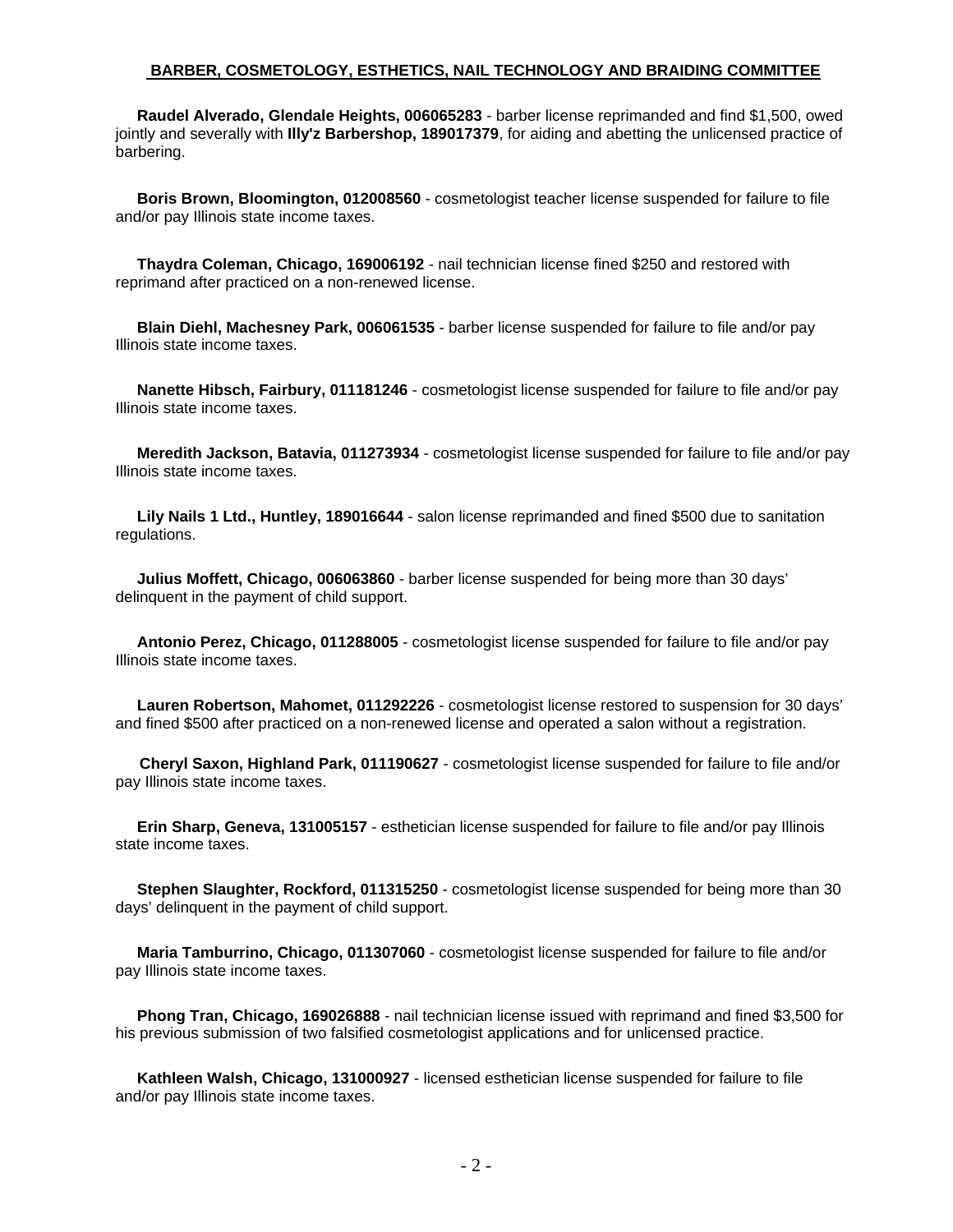#### **CLINICAL PSYCHOLOGY**

 **Enrique Gonzalez, Chicago, 071005995** - clinical psychologist license suspended for failure to file and/or pay Illinois state income taxes.

#### **COLLECTION AGENCY**

 **Midwest Collection Service Inc., Chillicothe, 017001400** - collection agency license revoked for failure to account for collection activity and monitor the trust account, and for failure to file new applications when the ownership changed.

#### **DETECTIVE, ALARM, SECURITY, FINGERPRINT VENDOR AND LOCKSMITH**

 **Willie Adams, Momence, 129221747** - permanent employee registration card placed in refuse to renew status for failure to appear at a disciplinary conference.

 **John Alexander, Chicago, 129408956** - permanent employee registration card suspended for being more than 30 days' delinquent in the payment of child support.

 **Lorenzo Anderson, Country Club Hills, 129412438** - permanent employee registration card issued and placed on one-year non-reporting probation due to criminal conviction and failure to report.

 **Johnathan Azor, Chicago, 129328825** - permanent employee registration card placed in refuse to renew status for failure to appear at a disciplinary conference.

 **Christopher Biegel, Frankfort, 129395292** - permanent employee registration card suspended for being more than 30 days' delinquent in the payment of child support.

**Scott Braddy, Morton Grove, 129055155** - permanent employee registration card placed in refuse to renew status for failure to appear at a disciplinary conference.

 **Cornell Brown, Chicago, 129394383** - permanent employee registration card placed on two-year nonreporting probation and shall be prohibited from obtaining a firearm control card for two years due to criminal conviction.

 **Sanjida Chowdhurty, Skokie, 129399403** - permanent employee registration card suspended for failure to file and/or pay Illinois state income taxes.

 **Natasha Collins, Markham, 129352282** - permanent employee registration card placed in refuse to renew status for failure to appear at a disciplinary conference.

 **James Cuchetto, Glen Ellyn, 129334229** - permanent employee registration card placed in refuse to renew status for failure to appear at a disciplinary conference.

 **Thomas Cummings, Chicago, 129149761** - permanent employee registration card placed in refuse to renew status for failure to appear at a disciplinary conference.

 **Jermaine Davis, Chicago, 129409017** - permanent employee registration card suspended for being more than 30 days' delinquent in the payment of child support.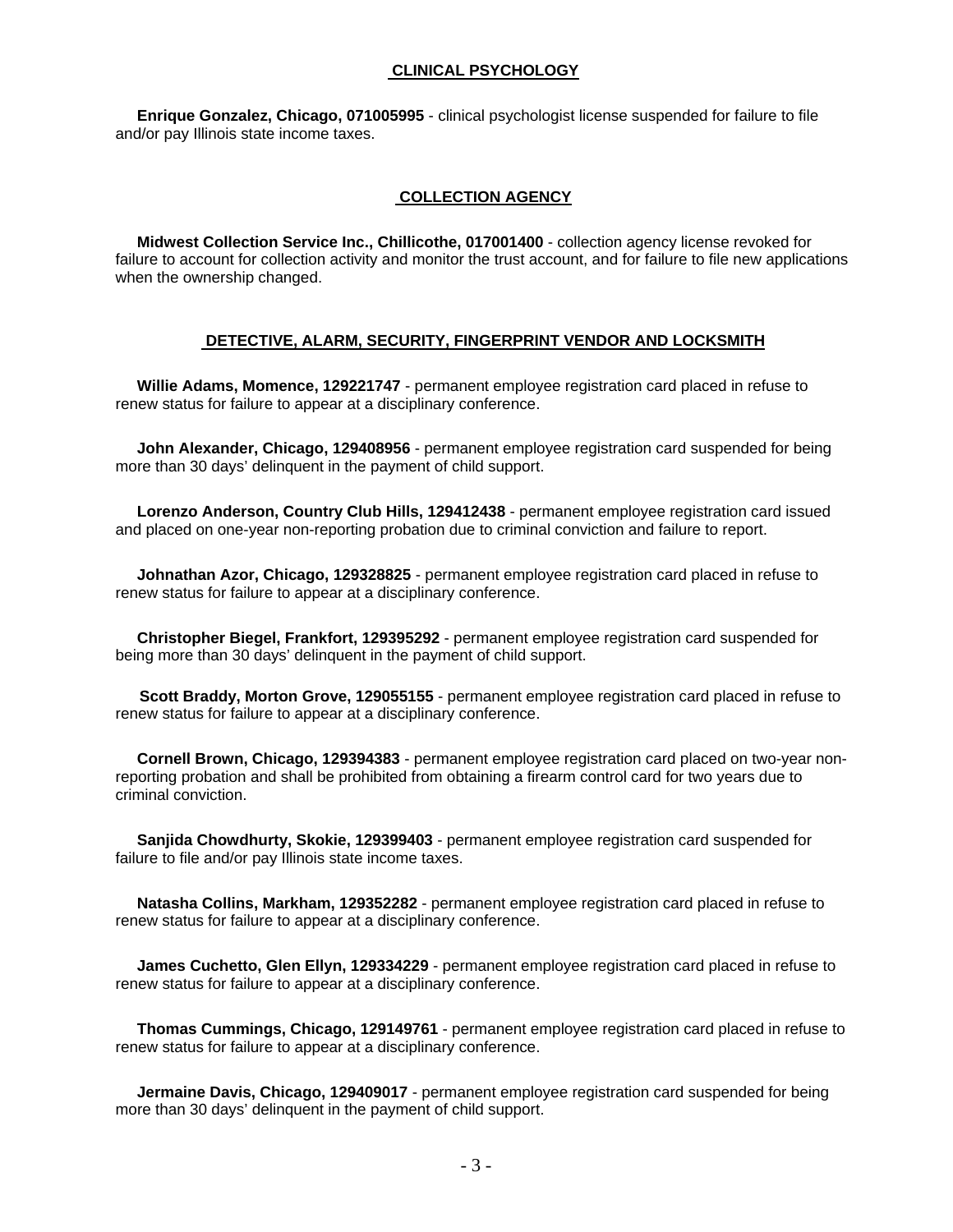**Ronnie Davis, Chicago, 129191545** - permanent employee registration card suspended for being more than 30 days' delinquent in the payment of child support.

 **John Dorotiss, Chicago, 129253409** - permanent employee registration card placed in refuse to renew status for failure to appear at a disciplinary conference.

 **Martin Duran, Joliet, 129336356** - permanent employee registration card suspended for failure to file and/or pay Illinois state income taxes.

 **Samuel Ferrara, Chicago, 129374524** - permanent employee registration card placed in refuse to renew status for failure to appear at a disciplinary conference.

 **Victor Gallegos, Chicago, 129343858** - permanent employee registration card issued and placed on two-year non-reporting probation due to criminal conviction.

 **Paul Garcia, Chicago, 129294865** - permanent employee registration card placed in refuse to renew status for failure to appear at a disciplinary conference.

 **Thomas Giacobbe, Melrose Park, 129300342** - permanent employee registration card revoked as a result of failure to report conviction for felony retail theft.

 **Shadae Gibbs, Chicago, 129374285** - permanent employee registration card placed in refuse to renew status for failure to appear at a disciplinary conference.

 **Charles Gilbert, Broadview, 129264867** - permanent employee registration card suspended for being more than 30 days' delinquent in the payment of child support.

**Rimmana Givens, Dolton, 129267380** - permanent employee registration card revoked as a result of failure to report arrest and conviction for manufacture/delivery of controlled substances.

 **John Glee, Glenwood, 129311839** - permanent employee registration card suspended for failure to file and/or pay Illinois state income taxes.

 **Jose Gonzalez, Chicago, 129352661** - permanent employee registration card placed in refuse to renew status for failure to appear at a disciplinary conference.

 **Anthony Greenwood, Chicago, 229083257** - firearm control card issued and placed on one-year nonreporting probation due to failure to disclose prior disciplinary action.

 **Terina Griffin, Chicago, 129156790** - permanent employee registration card placed on non-reporting probation for one year effective upon payment of fees and filing of forms and due to criminal conviction.

 **James Harris, Chicago, 129398748** - permanent employee registration card suspended for failure to file and/or pay Illinois state income taxes.

 **Robert Hayes, Chicago, 129040549** - permanent employee registration card placed in refuse to renew status for failure to appear at a disciplinary conference.

 **Latoya Jackson, Chicago, 129412439** - permanent employee registration card issued and placed on non-reporting probation for one year due to criminal conviction and failure to report.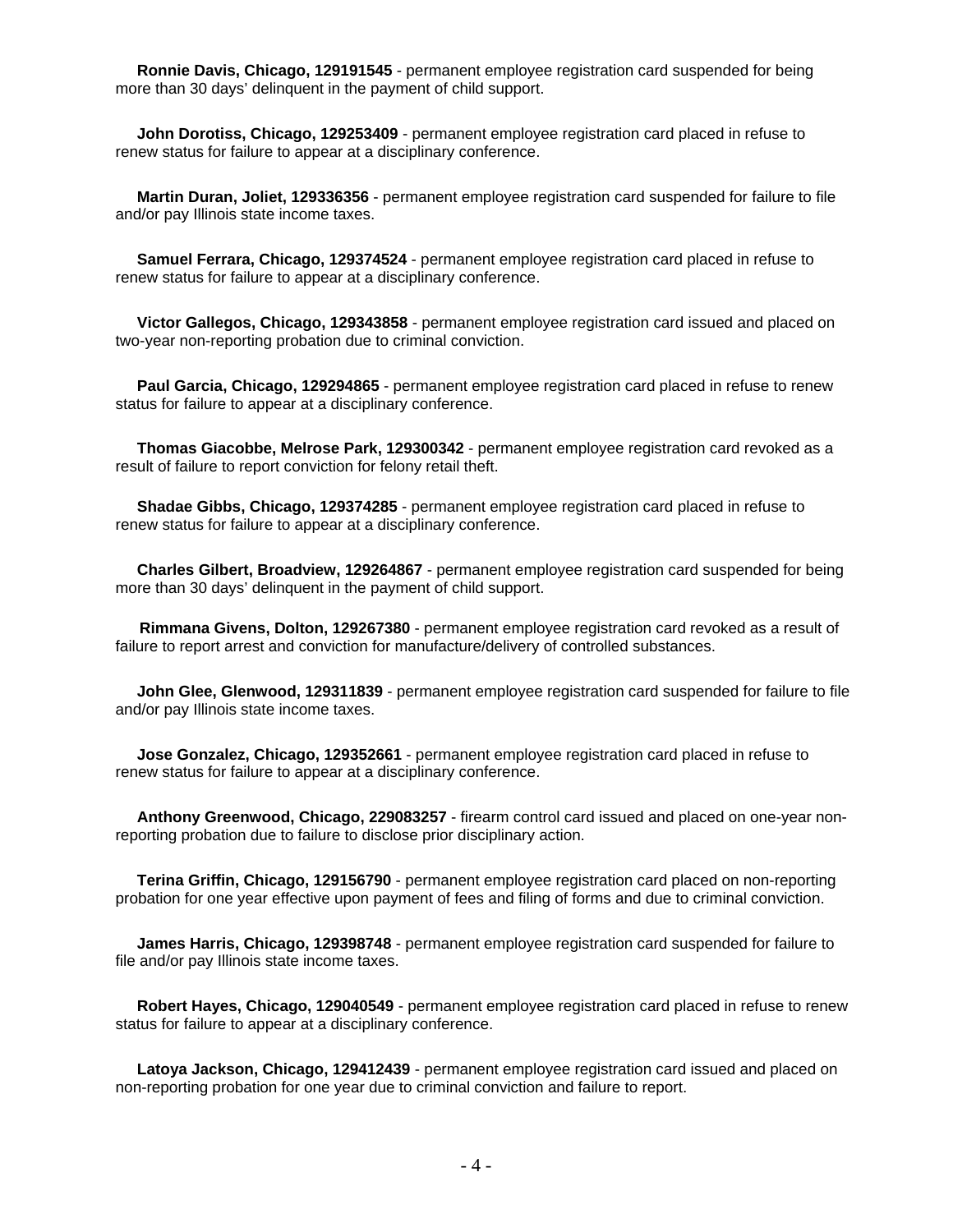**Jesse James, Chicago, 129333195** - permanent employee registration card placed in refuse to renew status for failure to appear at a disciplinary conference.

 **Kenneth Johnson, Norridge, 129104040** - permanent employee registration card placed in refuse to renew status for failure to appear at a disciplinary conference.

 **Raymond Kelly, Waukegan, 129306509** - permanent employee registration card placed in refuse to renew status for failure to appear at a disciplinary conference.

 **James King, Joliet, 129412444** - permanent employee registration card issued and placed on twoyear non-reporting probation and shall be prohibited from obtaining a firearm control card for two years due to criminal conviction.

 **Julie Kwiatkowski, Chicago, 129297787** - permanent employee registration card placed in refuse to renew status for failure to appear at a disciplinary conference.

 **Kenneth Leaks, Chicago, 129228000** - permanent employee registration card placed in refuse to renew status for failure to appear for a disciplinary conference.

 **Alan Lewis, Riverdale, 129235485** - permanent employee registration card suspended for failure to file and/or pay Illinois state income taxes.

 **Bionka Lewis, Chicago, 129333702** - permanent employee registration card placed in refuse to renew status for failure to appear at a disciplinary conference.

**Lamar Lyons, Flossmoor, 129311198** - permanent employee registration card suspended for failure to file and/or pay Illinois state income taxes.

 **Anthony Major, Matteson, 129373154** - permanent employee registration card placed in refuse to renew status for failure to appear for a disciplinary conference.

 **Travis Marks, Wood River, 129308913** - permanent employee registration card placed in refuse to renew status for failure to appear at a disciplinary conference.

 **William McCurdy, Dolton, 115001526** - licensed private detective license suspended for failure to file and/or pay Illinois state income taxes.

 **William McCurdy, Lansing, 119001023** - licensed private security contractor license suspended for failure to file and/or pay Illinois state income taxes.

 **Michael McGhee, Chicago, 129409042** - permanent employee registration card suspended for being more than 30 days' delinquent in the payment of child support.

 **Patrick Morkle, Chicago, 129193684** - permanent employee registration card placed in refuse to renew status for failure to appear at a disciplinary conference.

 **Kevin Motykie, Schaumburg, 129312323** - permanent employee registration card suspended for being more than 30 days' delinquent in the payment of child support.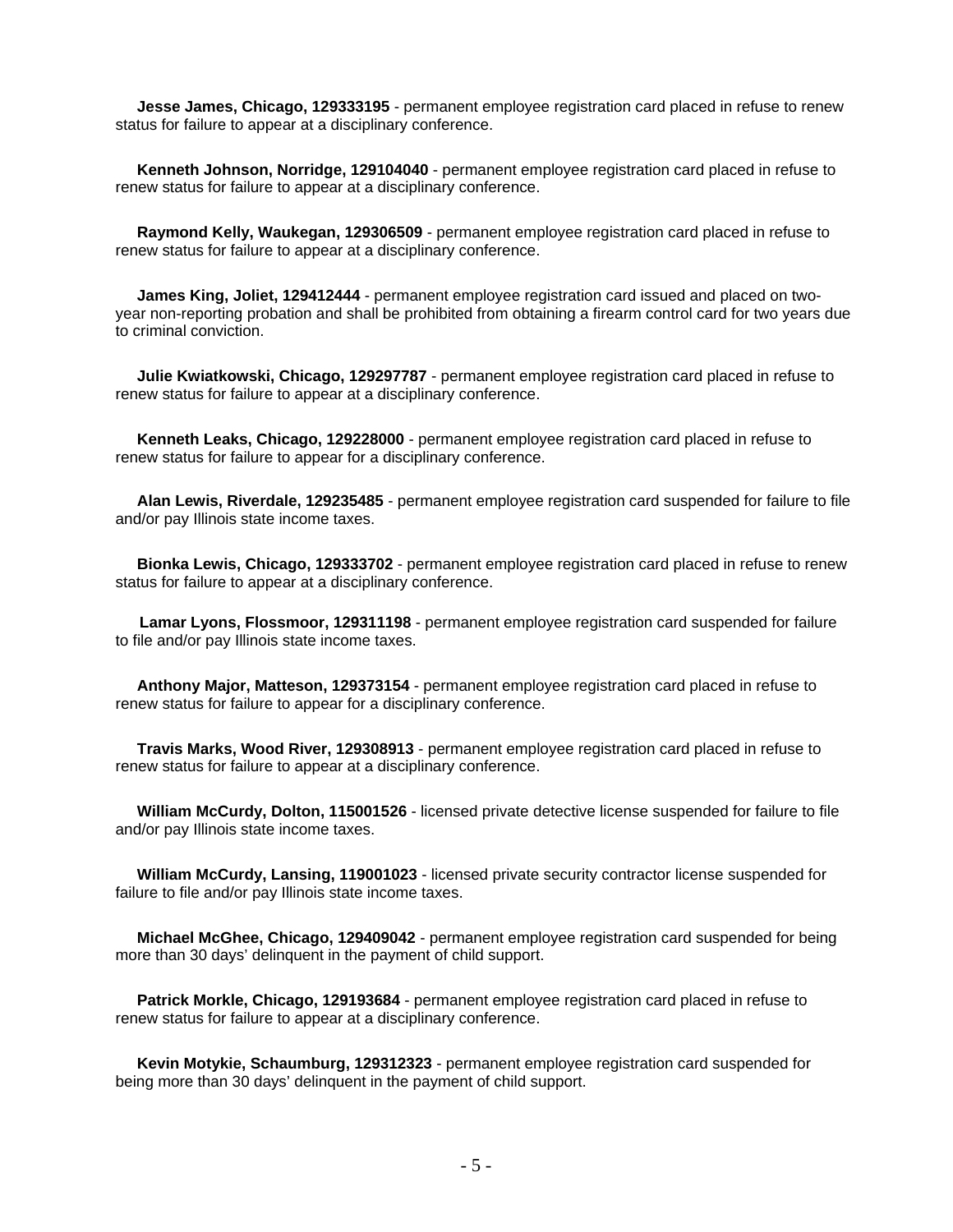**Jaton Nance, Chicago, 129003760** - permanent employee registration card placed in refuse to renew status for failure to appear at a disciplinary conference.

 **William Nero, Chicago, 129275787** - permanent employee registration card placed on non-reporting probation for two years and firearm control card shall be prohibited for two years due to criminal conviction.

 **Viktor Payuk, River Grove, 129318352** - permanent employee registration card placed in refuse to renew status for failure to appear at a disciplinary conference.

 **Jared Phifer, Richton Park, 129222046** - permanent employee registration card suspended for being more than 30 days' delinquent in the payment of child support.

 **Terah Plummer EL, Chicago, 129125987** - permanent employee registration card placed in refuse to renew status for failure to appear at a disciplinary conference.

 **Miguel Ramos, Oswego, 129310883** - permanent employee registration card placed in refuse to renew status for failure to appear at a disciplinary conference.

 **John Reiman, Normal, 129376438** - permanent employee registration card suspended for failure to file and/or pay Illinois state income taxes.

 **Anastasia Rhodes, Plainfield, 129294879** - permanent employee registration card placed in refuse to renew status for failure to appear at a disciplinary conference.

**Troy Risk, Belvidere, 129412440** - permanent employee registration card issued and placed on nonreporting probation for two years due to criminal conviction and failure to report.

 **Martin Robles, Chicago, 129408238** - permanent employee registration card suspended for being more than 30 days' delinquent in the payment of child support.

 **Kevin Rodas, Chicago, 129412453** - permanent employee registration card issued and placed on nonreporting probation for one year due to criminal conviction and failure to report.

 **Alexander Rodriguez, Cicero, 129394839** - permanent employee registration card suspended for failure to file and/or pay Illinois state income taxes.

 **Christopher Rodriguez, Chicago, 129374841** - permanent employee registration card placed in refuse to renew status for failure to appear at a disciplinary conference.

 **Nathaniel Rowden, Chicago, 129019383** - permanent employee registration card suspended for failure to file and/or pay Illinois state income taxes.

 **Roland Scheibe, Norridge, 129258787** - permanent employee registration card suspended for failure to file and/or pay Illinois state income taxes.

 **Gregory Scott, Chicago, 129395010** - permanent employee registration card suspended for being more than 30 days' delinquent in the payment of child support.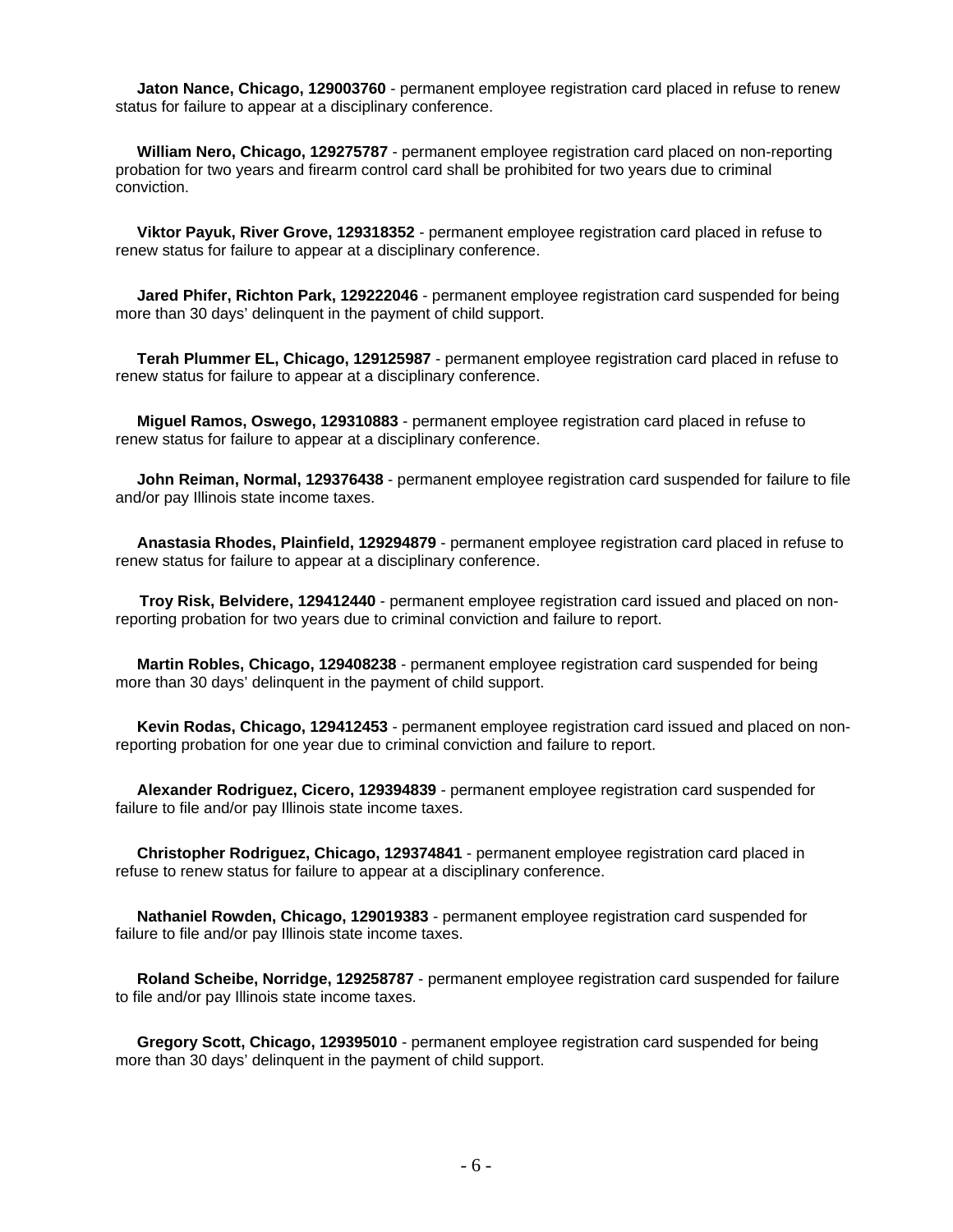**Bryant Tate, Chicago, 129335260** - permanent employee registration card suspended for failure to file and/or pay Illinois state income taxes.

 **Kenneth Taylor, Chicago, 129165193** - permanent employee registration card issued and placed on non-reporting probation for two years and no firearm control card for two years due to criminal conviction.

 **Tylo Security Services Limited, Chicago, 122001246** - private security contractor agency**, David Truman**; **119001170** private security contractor license and **129029127**, permanent employee registration card fined \$10,000, owed jointly and severally, and all placed on probation for three years and ordered to cease and desist as a private alarm contractor, a private locksmith company and a canine handler until properly licensed by the Department.

 **Everett Vaughn, Chicago, 129294118** - permanent employee registration card placed in refuse to renew status for failure to appear at a disciplinary conference.

 **Jeffrey Vogel, Peoria, 129379895** - permanent employee registration card placed in refuse to renew status for failure to appear at a disciplinary conference.

 **Dantonette Wallace, Chicago, 129323417** - permanent employee registration card placed in refuse to renew status for failure to appear at a disciplinary conference.

 **Maurice Wellington, Kinsman, 129232919** - permanent employee registration card placed in refuse to renew status for failure to appear for a disciplinary conference.

**Lynnetta Williams, Chicago, 129193409** - permanent employee registration card placed in refuse to renew status for failure to appear for a disciplinary conference.

 **Misty Woods, Chicago, 129412477** - permanent employee registration card issued and placed on non-reporting probation for one year and firearm control card shall be prohibited for one year due to criminal conviction and failure to report.

#### **FUNERAL DIRECTOR AND EMBALMER**

 **Brandy Collins, Rockford, 034015780** - funeral director and embalmer license suspended for 45 days' and fined \$4,000 based on failure to file several death certificates in a timely manner (repeated offense).

 **Glen Klages, Barrington, 034015469** - funeral director and embalmer license suspended for failure to file and/or pay Illinois state income taxes.

 **Johanna Morgan, Evergreen Park, 034015341** - funeral director and embalmer license reprimanded and fined \$1,500 after failed to file a death certificate in a timely manner.

#### **PHYSICIAN ASSISTANT**

 **Gretchen Jones, Itasca, 085002030** - physician assistant license to remain on indefinite probation for a minimum of three years, retroactive to February 28, 2015 and **385001060,** controlled substance license restored but limited to Schedule III, IV and V only.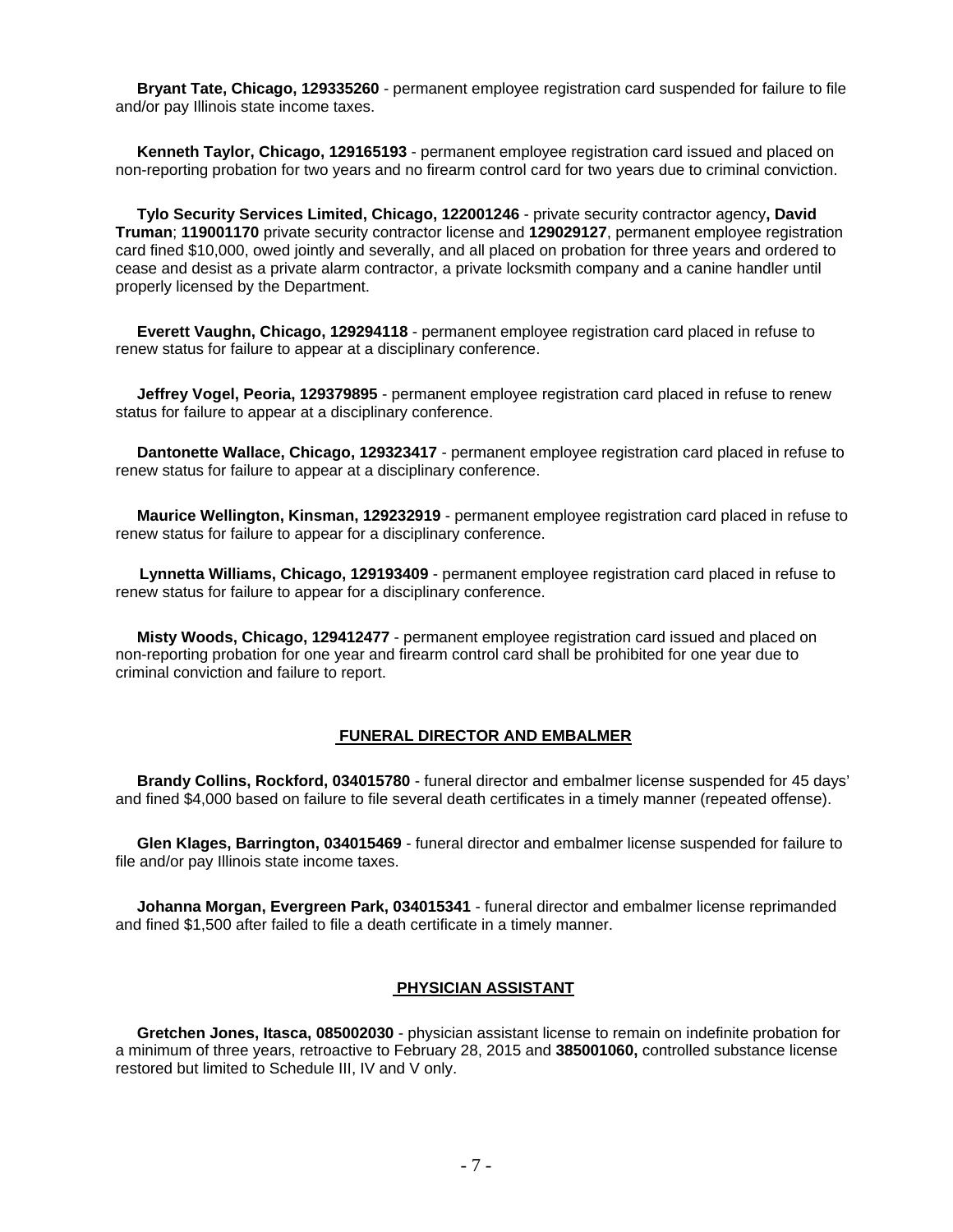#### **ROOFING CONTRACTORS**

 **Barringer Brothers Roofing, Inc., Belleville, 104015574** - roofing contractor license reprimanded and fined \$5,000 based on unprofessional conduct.

 **C.L. Campbell Construction, Jacksonville, 104015328** - roofing contractor license reprimanded and fined \$2,500 based on unprofessional conduct.

 **Roofs by Rodger, Longview, 104013618** - roofing contractor license reprimanded and fined \$1,500 based on advertising roofing services in a misleading manner.

#### **MEDICAL BOARD**

 **Thomas Bahk, Lombard, 036063466** - physician and surgeon license placed on indefinite probation for a minimum of 12 months and **336027967,** controlled substance license indefinitely suspended for a minimum of 12 months, effective retroactive to December 2, 2016 after he surrendered his DEA Registration for Cause.

 **Connie Chappel, Oak Park, 036071002** - physician and surgeon license suspended for failure to file and/or pay Illinois state income taxes.

 **Imelda Dawis, Lincolnwood, 036055383** - physician and surgeon license reprimanded, required to take CMEs and fined \$2,500 and **336020044,** controlled substance license placed on permanent inactive status for inappropriate prescribing of controlled substances in her private practice.

 **John Farmer, Madison, MS, 036051413** - physician and surgeon license fined \$1,000 for failure to reply to a mandatory report and restored from refuse to renew status to non-renewed status.

 **Witold Jazewski, Mt. Prospect, 036096849** - physician and surgeon license and **336063325,**  controlled substance license both temporarily suspended based on unprofessional conduct, nontherapeutic prescribing of controlled substances and violations of state and federal controlled substance regulations.

 **Scott Moses, Chicago, 036091920** - physician and surgeon license reprimanded based on an allegation that he failed to diagnose and treat superimposed preeclampsia.

 **Narayan Mulamalla, Olympia Fields, 036054174** - physician and surgeon license indefinitely suspended due to his failure to submit to a mental and/or physical examination and/or evaluation ordered by the Medical Disciplinary Board.

 **Adam Nadelson, Chicago, 036135198** - physician and surgeon license reprimanded, shall take and pass EBAS within six months of the entry of this order and fined \$10,000 for using the program directors' signature stamp without their direct knowledge or permission to sign his Postgraduate Training Verification.

 **Daniel O'Keefe, Springfield, 125071530** - temporary physician permit issued and placed on indefinite probation and must take and pass EBAS within 12 months after Applicant disclosed that he suffers from various medical conditions. Further investigation revealed that Applicant encountered problems during his combined Internal Medicine and Pediatrics residency with the University of Missouri, Kansas City related to professionalism.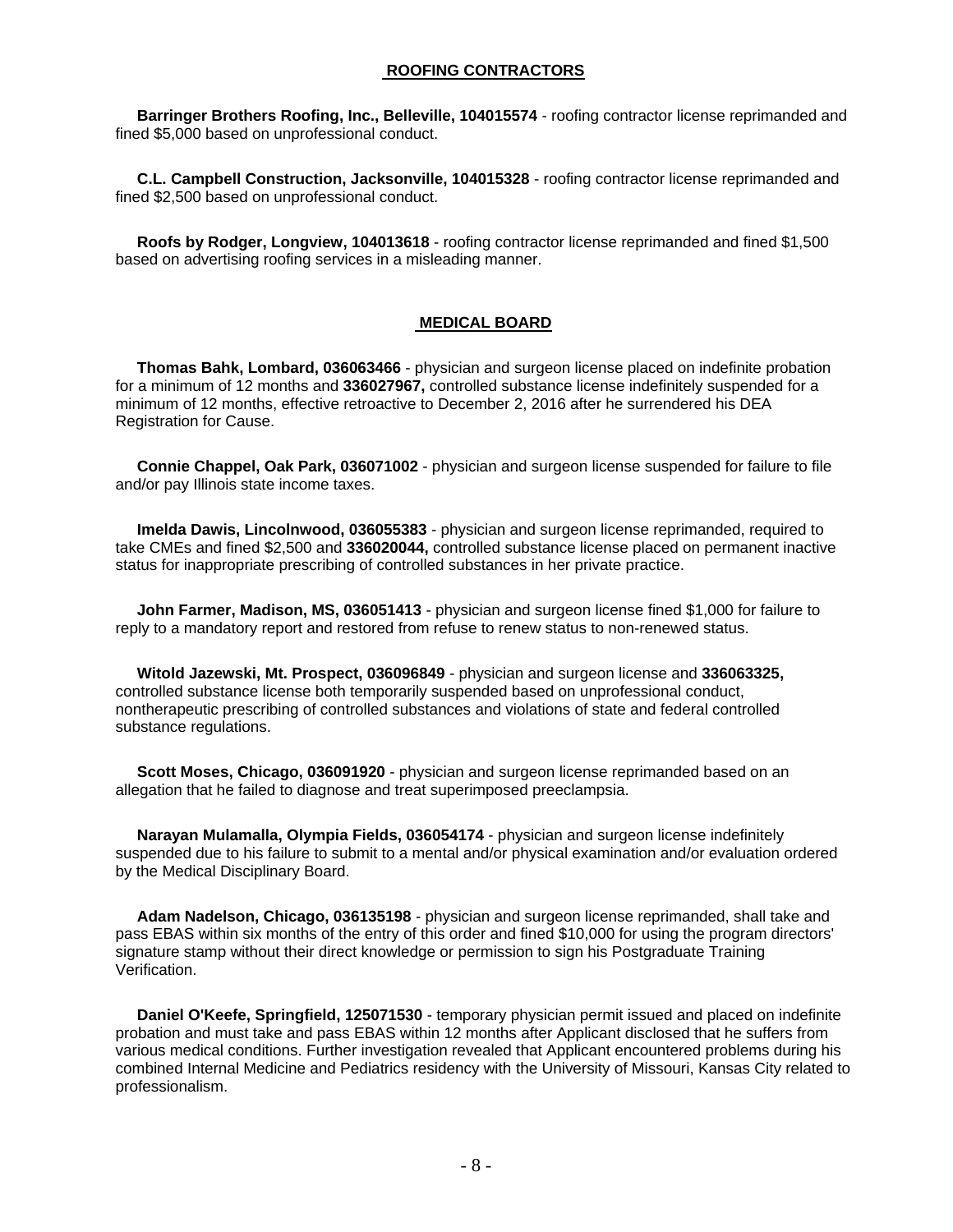**Kiran Pandey, Chicago, 036132208** - physician and surgeon license temporarily suspended after he surrendered his Iowa Medical License in June 2017 based on charges of engaging in sexual misconduct during the care of a female patient.

 **Natasha Shallow, Chicago, 036136129** - physician and surgeon license and controlled substance license temporarily suspended based on sister-state actions imposed by the state of Washington and Montana.

 **Anjum Usman, Naperville, 036083420** - probation terminated effective upon the successful proof of completion of the Physician Edition of the Medical Ethics and Professionalism Course and fined \$500 for failure to disclose formal complaints that had been violated by the Department.

#### **MEDICAL CANNABIS BOARD**

 **Irina Zhukovsky, Deerfield, 281560508 & 281498180** - registered principal officer of two medical cannabis dispensing organizations, had her licenses permanently revoked after she made improper sales in Bio Track, the medical cannabis traceability system, and took product from the dispensary without the subject patients being present.

#### **NURSING BOARD**

 **Deborah Allen, Midlothian, 041441453** - registered nurse license reprimanded for a 2008 sister-state discipline on her state of Virginia registered nurse license. Respondent pled guilty to, and had been found guilty of, Unlawful Possession of Phentermine and had been sentenced to probation.

 **Elisa Allen, Auburn, 041305751** - registered nurse license suspended for failure to file and/or pay Illinois state income taxes.

 **Janet Banks, Calumet City, 043090236** - licensed practical nurse license suspended for failure to file and/or pay Illinois state income taxes.

 **Jayson Di Modica, Freeport, 041358332** - registered nurse license placed on probation to terminate on January 31, 2018, based on a Wisconsin Board of Nursing Order reprimanding and placing him on a two-year probation for a boundary violation, in that he accessed a patient's profile and texted her cell phone number in order to ask her on a date.

 **Julia Gervais, Round Lake, 041356773** - registered nurse license to remain indefinitely suspended for a minimum of 12 months after she violated a Consent Order.

 **Kendra Gray, Matteson, 043124164** - licensed practical nurse license to be issued with reprimand for a felony conviction (2011).

 **Julie Logan, Winnebago, 041258895** - registered nurse license suspended for failure to file and/or pay Illinois state income taxes.

 **Mykelann McKee, Terra Haute, IN, 041454643** - registered nurse license issued with reprimand due to a sister-state discipline.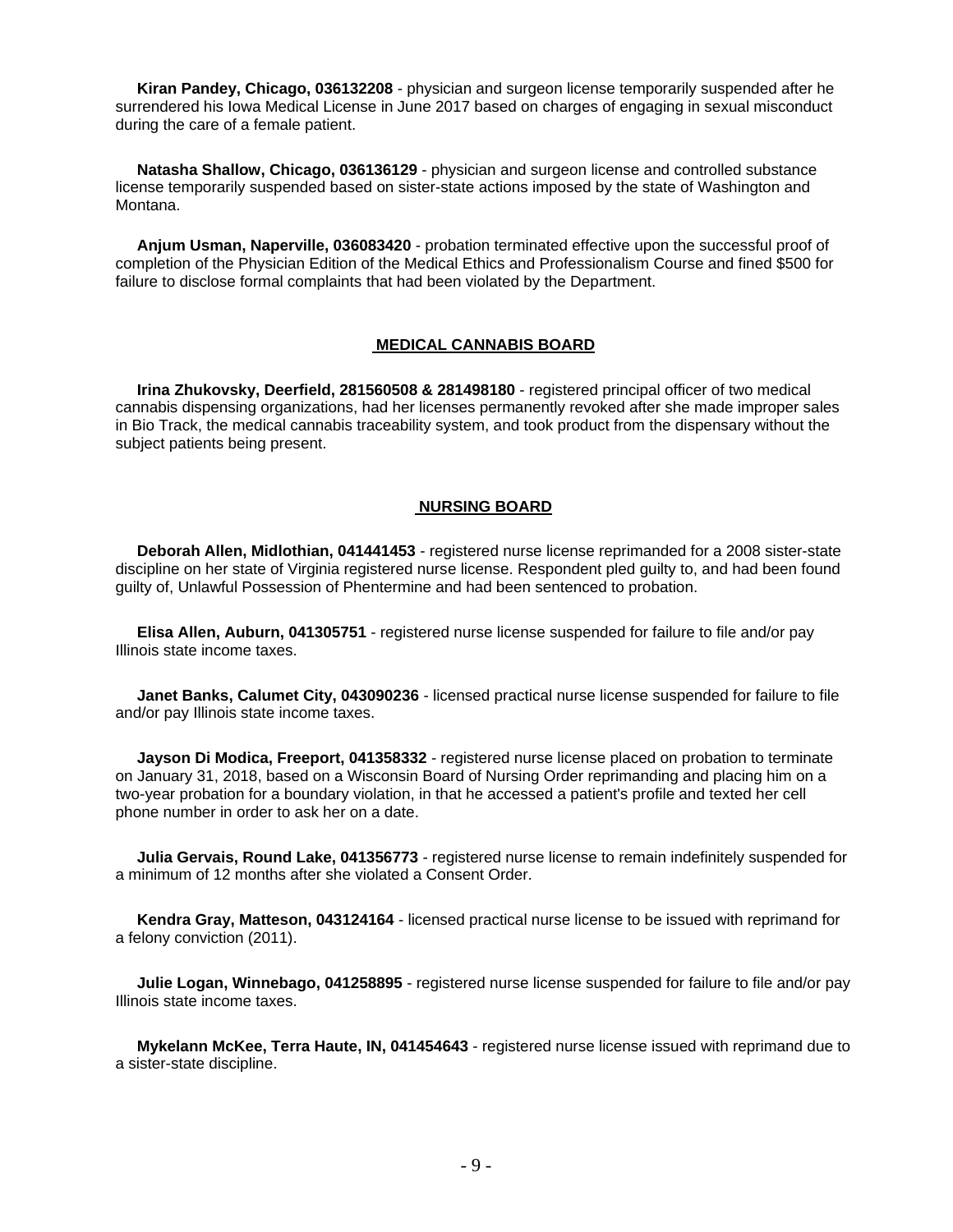**Courtney Ramirez, Clinton, 043119246** - licensed practical nurse license restored to indefinite probation for a minimum of six months and effective upon payment of fees and filing of forms.

 **Cathy Smith, Watseka, 041297695** - registered nurse license suspended for 12 days', effective July 10, 2017 for failure to perform Minimum Data Set Coordinator duties, to write and maintain a written hydration policy and update patient care plans as needed, resulting in a resident being hospitalized for dehydration.

 **Erica Towell, Edwardsville, 041369703** - registered nurse license automatically, indefinitely suspended for a minimum of 12 months due to a violation of probation (reprimand w/monitoring) wherein she failed to complete five continuing education credits within six months.

 **Nicole Wantoch, Chicago, 041355756** - registered nurse license automatically, indefinitely suspended for a minimum of one year for violating the terms or probation.

#### **OPTOMETRY**

 **David Jackson, Lake Bluff, 046008452** - optometrist license suspended for failure to file and/or pay Illinois state income taxes.

#### **PHARMACY**

 **Daniel Fourte, Champaign, 049205546** - pharmacy technician license placed in refuse to renew status after being terminated from his employer for diversion.

 **Conience Lockhart, Chicago, 049240459** - pharmacy technician license suspended for failure to file and/or pay Illinois state income taxes.

 **Brian Neuzil, Bolingbrook, 049116106** - pharmacy technician license indefinitely suspended for a minimum of one year and three months due to criminal conviction and drug diversion.

#### **PHYSICAL THERAPY**

 **Diane Larsen, Fishers, IN, 070003038** - physical therapist license reprimanded as a result of an August 8, 2014 sister-state disciplinary action imposed by the Indiana Physical Therapy Committee related to improper record keeping practice related to Ms. Larsen's documentation of physical therapy care and treatment provided to a patient.

#### **PROFESSIONAL COUNSELOR**

 **Mustafa Moyenda, Calumet City, 180003124** - licensed clinical professional counselor license suspended for failure to file and/or pay Illinois state income taxes.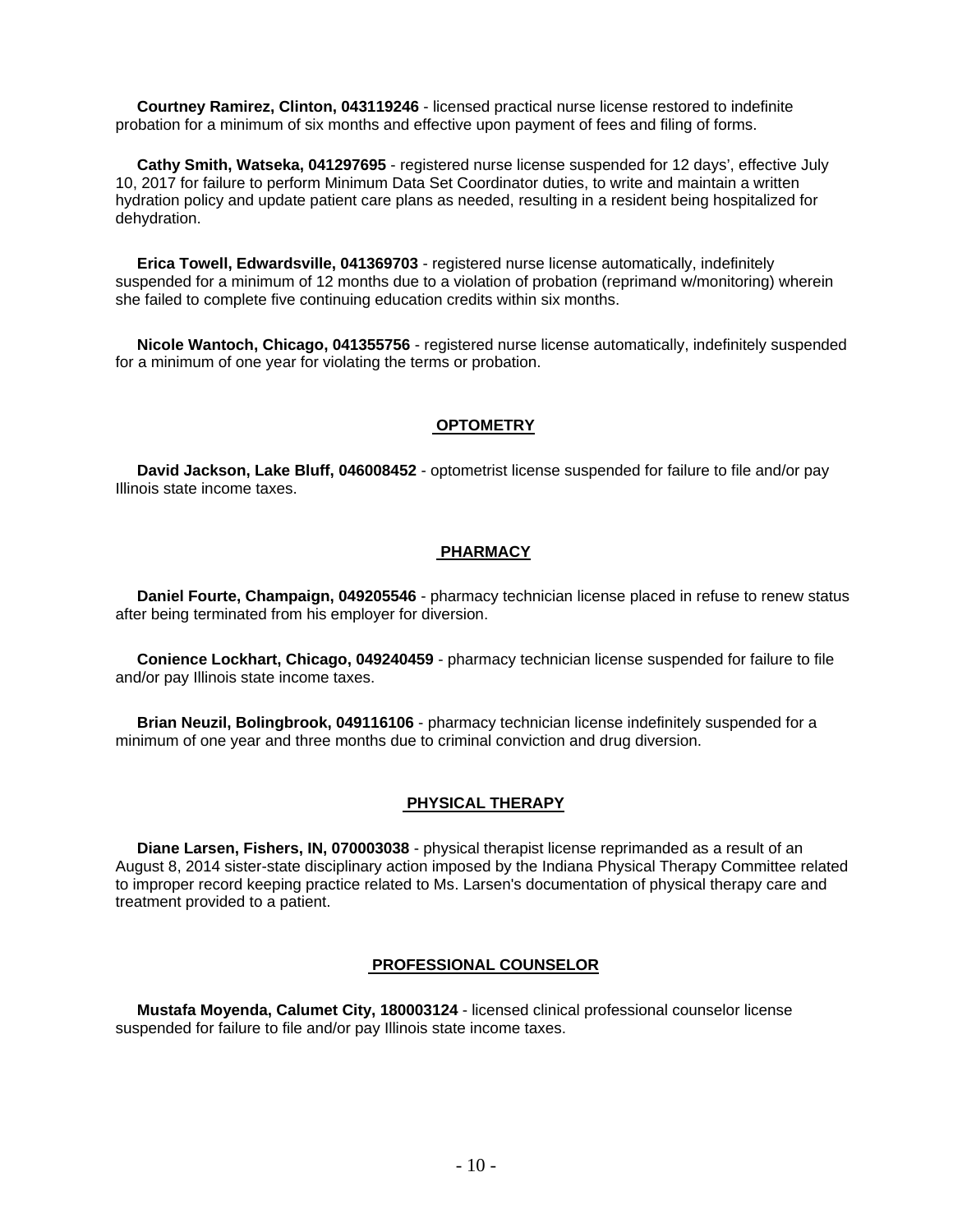#### **PROFESSIONAL ENGINEERS**

 **Ramon Calderon, Chicago, 061023011** - professional engineer intern license suspended for failure to file and/or pay Illinois state income taxes.

 **Hynek Dvorak, Lake Forest, 062054465** - professional engineering license fined \$1,000 as a result of failing to meet minimum continuing education requirements.

# **DIVISION OF REAL ESTATE**

#### **UNLICENSED**

 **Apartments Management Group, Chicago, unlicensed** - real estate limited liability companies were each imposed a \$5,000 civil penalty and ordered to cease and desist the unlicensed practice of real estate for engaging in the practice of real estate while not licensed.

### **REAL ESTATE**

 **Robert Allen, River Forest, 471009160** - real estate managing broker license indefinitely suspended until such time that the respondent is in compliance with all tax laws administered by the Illinois Department of Revenue.

 **Jose Allende, Chicago, 475171217** - real estate broker license suspended for failing to file and/or pay Illinois state income taxes.

 **Antonio Andrade, Glendale Heights, 475170337** - real estate broker license revoked for violating the terms of a consent order.

 **Kathy Brooks, Yorkville, 471004407** - real estate managing broker license fined \$2,500 and must take a class for failing to obtain a new disclosure statement after defects in the property were revealed, acting outside her sponsorship, contacting a party directly who she knew was represented, and encouraging the tenants of the property to misrepresent their lease status to an appraiser.

 **Pamela Carmichael, DesPlaines, 475129235** - real estate broker license suspended for failure to file and/or pay Illinois state taxes.

 **Germaine Grant, Joliet, 471004793** - real estate managing broker license revoked and fined \$10,000 and **International Global Realty, Inc., 478012860**, licensed real estate broker corporation revoked and fined \$10,000 due to have pled guilty to a felony; and made false promises of a character likely to influence, persuade or induce and engaged in unethical or unprofessional conduct.

 **Paul King, Evanston, 471016797** - real estate managing broker license and **Carby-King, Evanston, 478025818** - real estate corporation license both revoked for payment from the Real Estate Recovery Fund on behalf of the licensees.